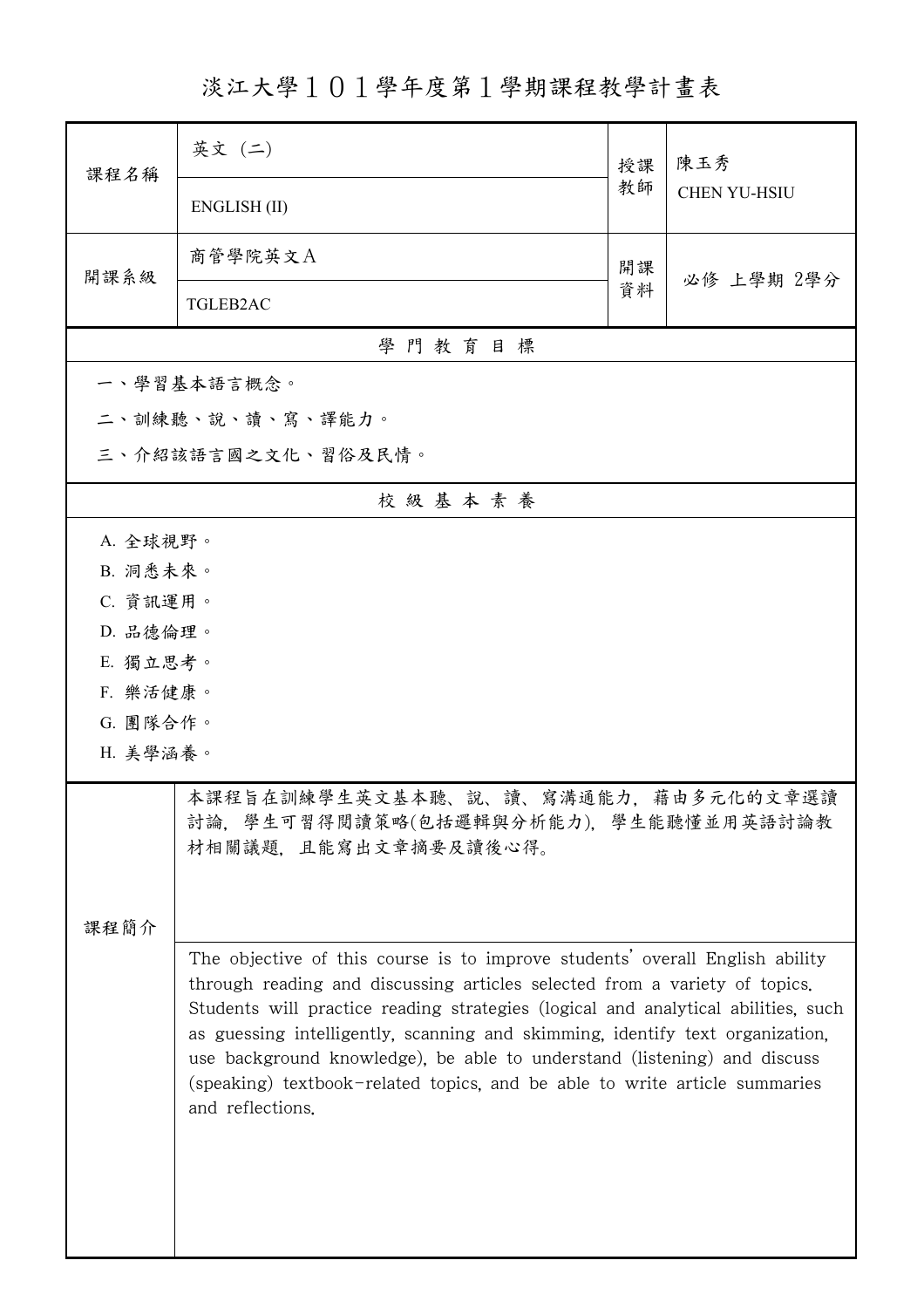本課程教學目標與目標層級、校級基本素養相關性 一、目標層級(選填): (一)「認知」(Cognitive 簡稱C)領域:C1 記憶、C2 瞭解、C3 應用、C4 分析、 C5 評鑑、C6 創造 (二)「技能」(Psychomotor 簡稱P)領域:P1 模仿、P2 機械反應、P3 獨立操作、 P4 聯結操作、P5 自動化、P6 創作 (三)「情意」(Affective 簡稱A)領域:A1 接受、A2 反應、A3 重視、A4 組織、 A5 內化、A6 實踐 二、教學目標與「目標層級」、「校級基本素養」之相關性:

 (一)請先將課程教學目標分別對應前述之「認知」、「技能」與「情意」的各目標層級, 惟單項教學目標僅能對應C、P、A其中一項。

 (二)若對應「目標層級」有1~6之多項時,僅填列最高層級即可(例如:認知「目標層級」 對應為C3、C5、C6項時,只需填列C6即可,技能與情意目標層級亦同)。

 (三)再依據所訂各項教學目標分別對應其「校級基本素養」。單項教學目標若對應 「校級基本素養」有多項時,則可填列多項「校級基本素養」。 (例如:「校級基本素養」可對應A、AD、BEF時,則均填列。)

| 序              |                                                                         |                                                                                                                                                                                                                                             | 相關性                         |              |  |  |
|----------------|-------------------------------------------------------------------------|---------------------------------------------------------------------------------------------------------------------------------------------------------------------------------------------------------------------------------------------|-----------------------------|--------------|--|--|
| 號              |                                                                         | 教學目標(中文)<br>教學目標(英文)                                                                                                                                                                                                                        |                             | 校級基本素養       |  |  |
|                | 1 1.學習閱讀技巧(包括邏輯與分析能<br>力). 2.學生能聽懂並用英語討論教<br>材相關議題 3.能寫出文章摘要及<br>讀後心得   | 1. learn reading strategies<br>(including logical and<br>analytical abilities)<br>2. be able to understand<br>(listening) and discuss<br>(speaking) textbook-related<br>topics<br>3. be able to write article<br>summaries and reflections. | A <sup>4</sup>              | <b>ACDEG</b> |  |  |
| 2              | 1. 學習閱讀技巧(包括邏輯與分析<br>能力)<br>2. 學生能聽懂並用英語討論教材相<br>關議題<br>3. 能寫出文章摘要及讀後心得 | 1. learn reading strategies<br>(including logical and<br>analytical abilities)<br>2. be able to understand<br>(listening) and discuss<br>(speaking) textbook-related<br>topics<br>3. be able to write article<br>summaries and reflections. | C6                          | <b>ACDEG</b> |  |  |
| 教學目標之教學方法與評量方法 |                                                                         |                                                                                                                                                                                                                                             |                             |              |  |  |
| 序<br>號         | 教學目標                                                                    | 教學方法                                                                                                                                                                                                                                        | 評量方法                        |              |  |  |
| $\mathbf{1}$   | 1.學習閱讀技巧(包括邏輯與分析能<br>力). 2.學生能聽懂並用英語討論教<br>材相關議題 3.能寫出文章摘要及<br>讀後心得     | 講述、討論、賞析                                                                                                                                                                                                                                    | 紙筆測驗、報告、上課<br>表現、Attendance |              |  |  |
| 2              | 1. 學習閱讀技巧(包括邏輯與分析<br>能力)<br>2. 學生能聽懂並用英語討論教材相<br>關議題<br>3. 能寫出文章摘要及讀後心得 | 講述、討論、賞析                                                                                                                                                                                                                                    | 紙筆測驗、報告、上課<br>表現、attendance |              |  |  |
|                | 授課進度表                                                                   |                                                                                                                                                                                                                                             |                             |              |  |  |
| 週<br>次         | 日期起訖                                                                    | 内 容 (Subject/Topics)                                                                                                                                                                                                                        |                             | 備註           |  |  |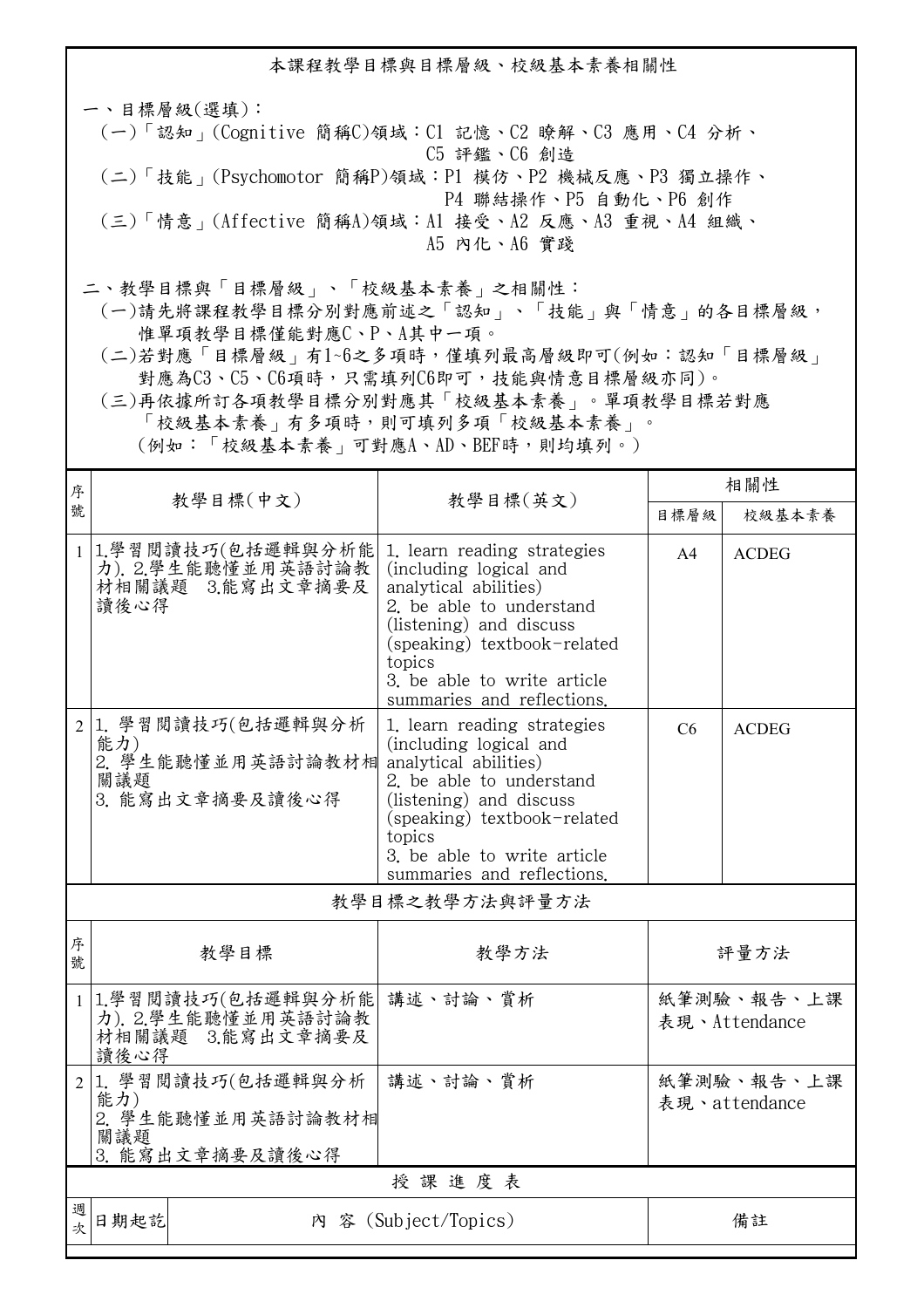|                | $101/09/10 \sim$<br>101/09/16 | Orientation                                         |  |  |
|----------------|-------------------------------|-----------------------------------------------------|--|--|
| $\overline{c}$ | $101/09/17$ ~<br>101/09/23    | Unit 1                                              |  |  |
| $\mathfrak{Z}$ | $101/09/24$ ~<br>101/09/30    | Unit 1                                              |  |  |
| 4              | $101/10/01$ ~<br>101/10/07    | Unit 2                                              |  |  |
| 5              | $101/10/08$ ~<br>101/10/14    | Unit 2                                              |  |  |
| 6              | $101/10/15$ ~<br>101/10/21    | Review                                              |  |  |
| 7              | $101/10/22$ ~<br>101/10/28    | Unit 3                                              |  |  |
| $\,8\,$        | $101/10/29$ ~<br>101/11/04    | Unit 3                                              |  |  |
| 9              | $101/11/05$ ~<br>$101/11/11$  | Review                                              |  |  |
| 10             | $101/11/12$ ~<br>101/11/18    | 期中考試週                                               |  |  |
| 11             | $101/11/19$ ~<br>101/11/25    | Unit 4                                              |  |  |
| 12             | $101/11/26$ ~<br>101/12/02    | Unit 4                                              |  |  |
| 13             | $101/12/03$ ~<br>101/12/09    | Unit 5                                              |  |  |
| 14             | $101/12/10$ ~<br>101/12/16    | Unit 5                                              |  |  |
| 15             | $101/12/17$ ~<br>101/12/23    | Unit 6                                              |  |  |
| 16             | $101/12/24$ ~<br>101/12/30    | Unit 6                                              |  |  |
| $17\,$         | $101/12/31$ ~<br>102/01/06    | Review                                              |  |  |
| $18\,$         | $102/01/07$ ~<br>102/01/13    | 期末考試週                                               |  |  |
| 修課應            |                               | Attendance is mandatory.                            |  |  |
|                | 注意事項                          |                                                     |  |  |
|                | 教學設備                          | 電腦                                                  |  |  |
| 教材課本           |                               | Neil J. Anderson: Active Skills for Reading, Book 4 |  |  |
| 參考書籍           |                               |                                                     |  |  |
|                |                               |                                                     |  |  |
|                |                               |                                                     |  |  |
|                |                               |                                                     |  |  |